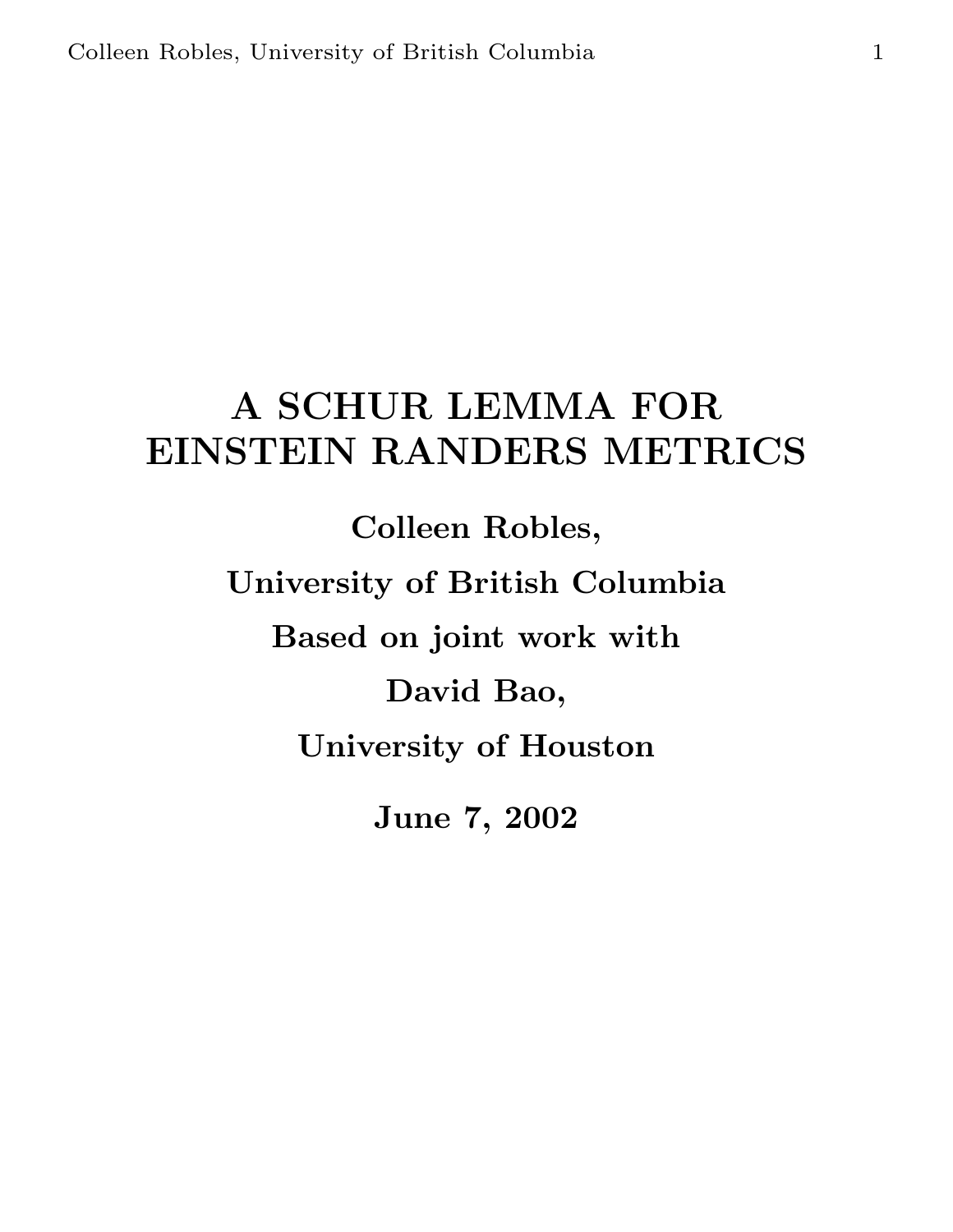# Ricci curvature and Einstein metrics The relevant quantities are

- the spray curvature,  $K^i_{\;j} := y^h R_{h\;\;jk}^{\;i} y^k$ ;
- the Ricci scalar Ric, given by  $K^i_{\;i} = Ric F^2$ ;
- the Ricci tensor,  $Ric_{ij} := \left[\frac{1}{2}K_s^s\right]$  $\overline{\phantom{a}}$  $y^i y^j$ .

DEFINITION: F is **Einstein** if  $Ric(x, y)$  is a function of  $x$  alone. Equivalently,

$$
\text{Ric}_{ij} = Ric(x)g_{ij}\,,
$$

where  $g_{ij} := \frac{1}{2} (F^2)_{y^i y^j}$ .

goal: Show Ric is constant for Einstein metrics of Randers type,  $n > 2$ .

NOTATION: Randers metrics are denoted  $F = \alpha + \beta$ , where

$$
\alpha = \sqrt{\tilde{a}_{ij}(x)y^i y^j} , \qquad \beta = \tilde{b}_i(x) y^i .
$$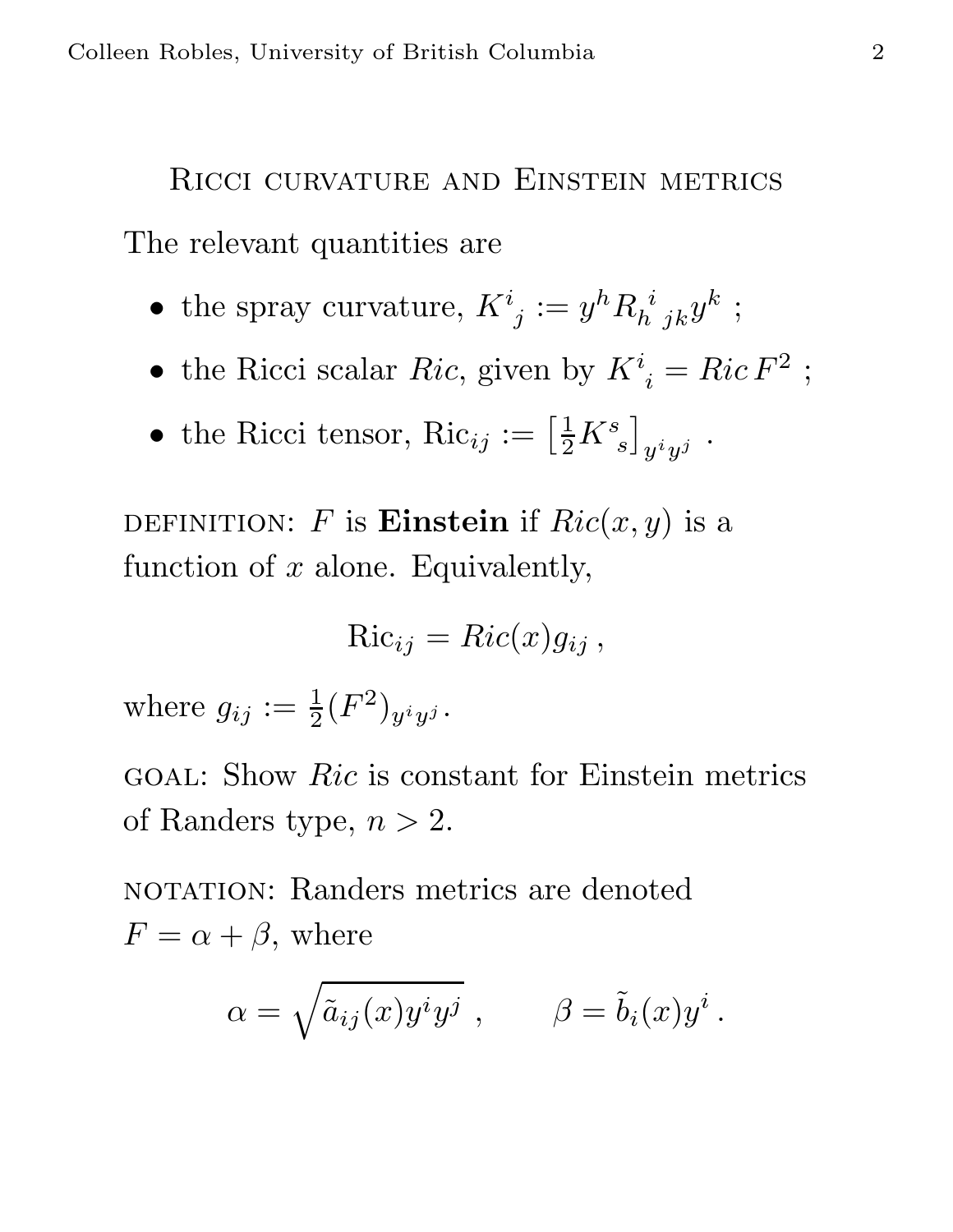#### SCHUR FAILS IN 2-DIMENSIONS

Consider a surface of revolution  $M \subset \mathbb{R}^3$ , parametrised as

$$
(\vartheta,\varphi) \ \mapsto \ (\ f(\varphi)\cos(\vartheta), \ f(\varphi)\sin(\vartheta), \ g(\varphi))\,.
$$

Shen perturb by  $W := \epsilon \partial_{\vartheta}, \epsilon |f| < 1$ . The resulting Randers metric  $F = \alpha + \beta$ ,

$$
\alpha = \frac{\sqrt{u^2 f^2 + v^2 (1 - \epsilon^2 f^2) (\dot{f}^2 + \dot{g}^2)}}{1 - \epsilon^2 f^2},
$$
  

$$
\beta = \frac{-\epsilon u f^2}{1 - \epsilon^2 f^2}, \qquad y = (u, v) \in T_{(\vartheta, \varphi)} M.
$$

is Einstein, with Ricci scalar

$$
Ric = \frac{\dot{g}(\dot{f}\ddot{g} - \ddot{f}\dot{g})}{f(\dot{f}^2 + \dot{g}^2)^2},
$$

a non-constant function of  $\varphi$ .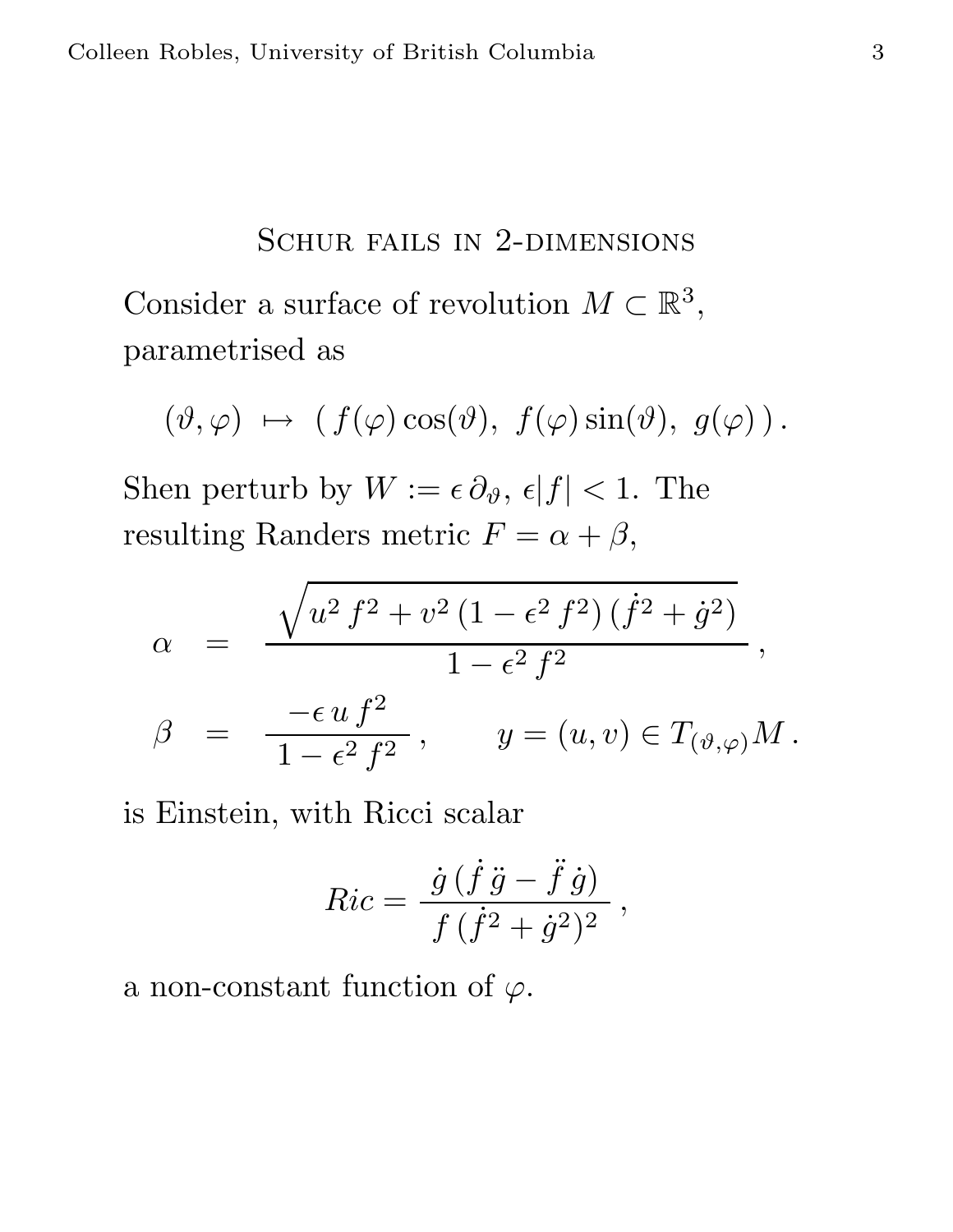The Riemannian Schur Lemma Assume  $\overline{\mathrm{Ric}}_{ij} = Ric(x)\tilde{a}_{ij}$ .

All Riemannian surfaces satisfy this condition. Suppose  $n > 2$ .

Trace on  $(i, j)$  to obtain

$$
\tilde{S} := \text{Ric}^i{}_i = Ric(x)n \quad \Rightarrow \quad \widetilde{\text{Ric}}_{ij} = \frac{\tilde{S}}{n} \tilde{a}_{ij} \,.
$$

The second Bianchi identity:

$$
0 = \tilde{R}_{h \; jk|l}^{i} + \tilde{R}_{h \; lj|k}^{i} + \tilde{R}_{h \; kl|j}^{i}
$$

Trace on  $(i, j)$  and  $(h, l)$ :

$$
0 = 2\widetilde{\text{Ric}}_{k|i}^{i} - \widetilde{S}_{|k}
$$

$$
= \frac{2}{n}\widetilde{S}_{|k} - \widetilde{S}_{|k}
$$

$$
\Rightarrow 0 = (n-2)\widetilde{S}_{|k}
$$

Whence  $Ric_{|k} = \frac{1}{n}$  $\frac{1}{n}\tilde{S}_{|k} = 0$  when  $n > 2$ .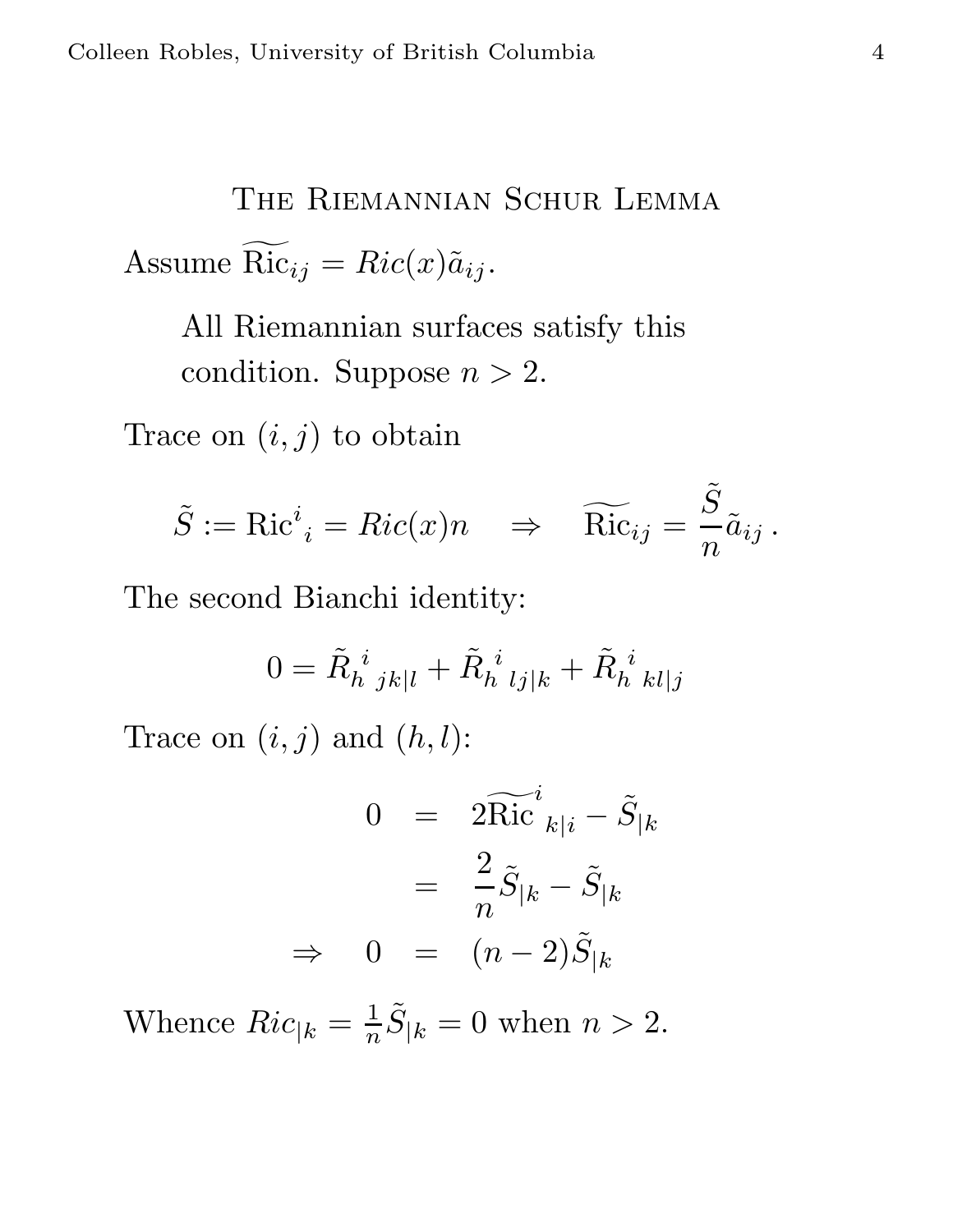#### A Finslerian Obstacle

The second Bianchi identity for a Finsler metric:

$$
R_{h\ jk|l}^{i} + R_{h\ lj|k}^{i} + R_{h\ kl|j}^{i}
$$
  
=  $P_{h\ js}^{i} R_{kl}^{s} + P_{h\ ks}^{i} R_{lj}^{s} + P_{h\ l s}^{i} R_{jk}^{s}$ ,

where

$$
R^s_{\;jk} := \frac{1}{F} y^i R_i^{\;s}_{\;jk} \,.
$$

The non-vanishing right hand side leads one to expect the Schur Lemma to fail for general Finsler metrics.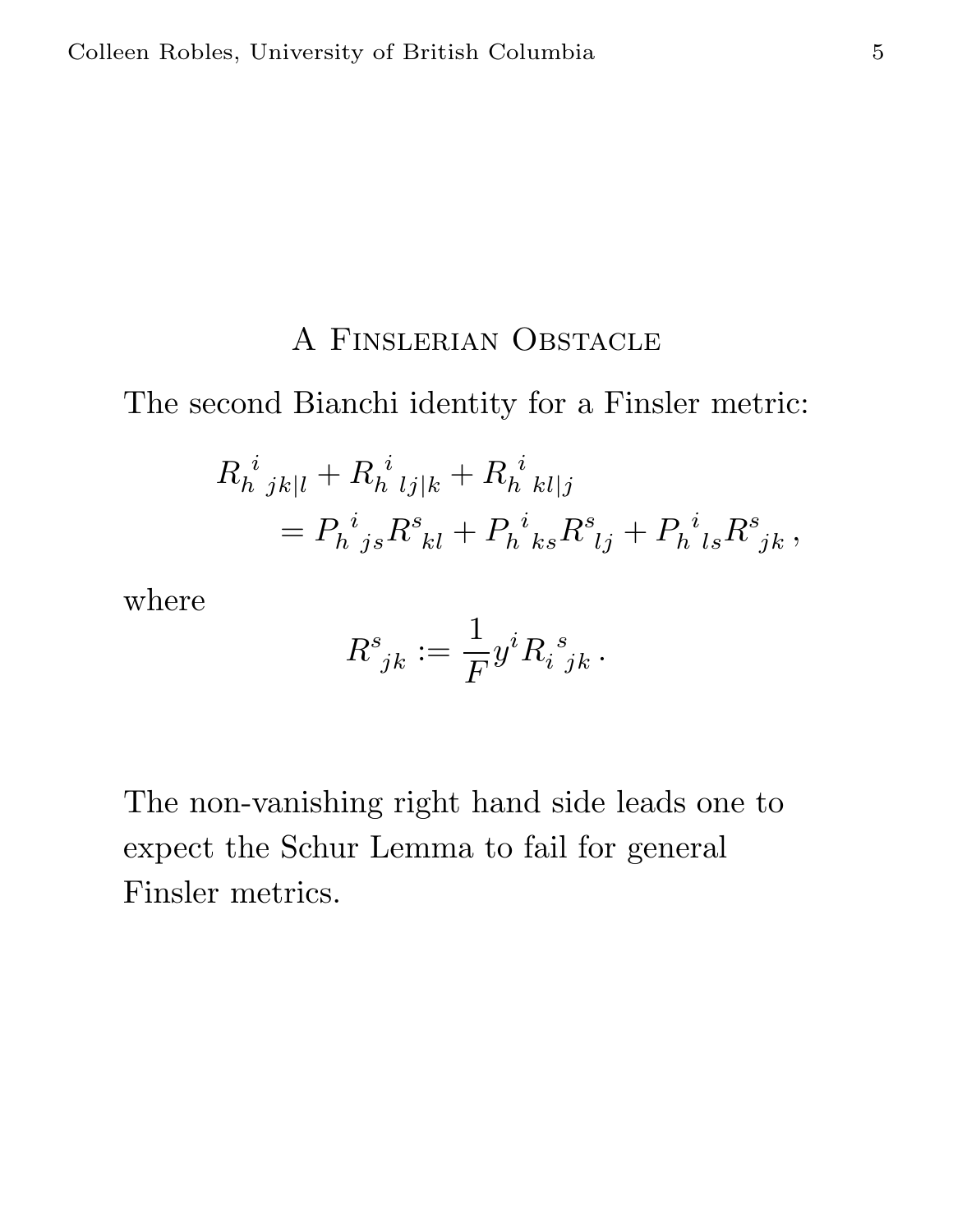### SPECIAL TENSORS

Covariant differentiation by the Levi-Civita connection of  $\tilde{a}_{ij}$  is denoted by a vertical slash:

$$
\begin{aligned}\n\tilde{b}_{i|j} &:= \tilde{b}_{i,x^j} - \tilde{b}_h \tilde{\gamma}^h_{ij} \\
\text{lie}_{ij} &:= \tilde{b}_{i|j} + \tilde{b}_{j|i} \;, \\
\text{curl}_{ij} &:= \tilde{b}_{i|j} - \tilde{b}_{j|i} \;, \\
\theta_i &:= \tilde{b}^h \text{curl}_{hi}.\n\end{aligned}
$$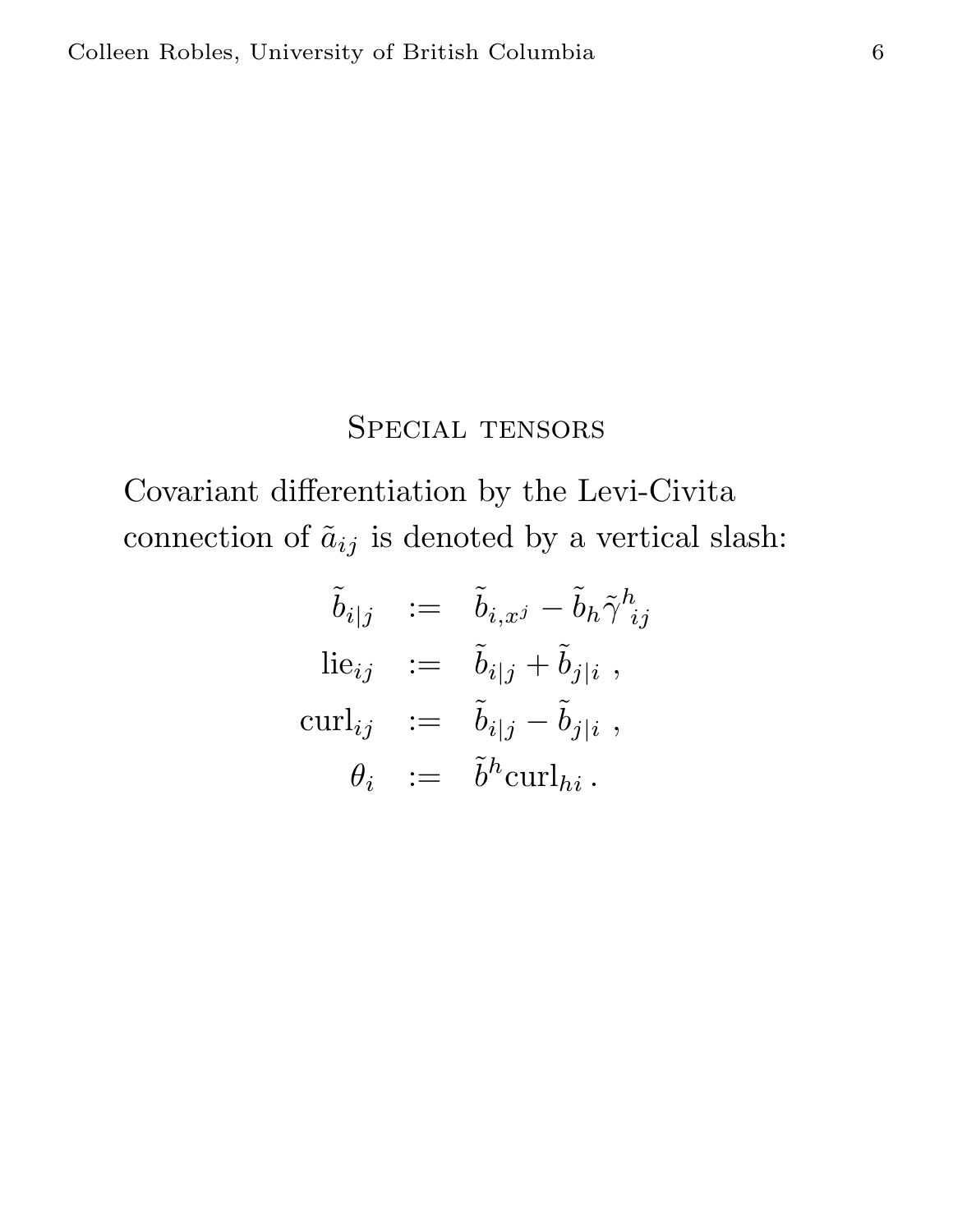## THE CHARACTERIZATION OF EINSTEIN RANDERS METRICS  $F = \alpha + \beta$

### The Basic Equation

$$
\text{lie}_{ik} = \sigma(\tilde{a}_{ik} - \tilde{b}_i \tilde{b}_k) - \tilde{b}_i \theta_k - \tilde{b}_k \theta_i
$$

The Curvature Equation

$$
\widetilde{\text{Ric}}_{ij} = \left( \tilde{a}_{ij} + \tilde{b}_{i} \tilde{b}_{j} \right) \underset{-\frac{1}{4} \tilde{a}_{ij} \text{ curl}^{hk} \text{curl}_{hk}}{-\frac{1}{2} \text{curl}^{h} \underset{i}{\text{curl}}_{hj}} - \frac{1}{2} \text{curl}^{h} \underset{i}{\text{curl}}_{hj} - (n-1) \left\{ \frac{1}{16} \sigma^{2} \left( 3 \tilde{a}_{ij} - \tilde{b}_{i} \tilde{b}_{j} \right) + \frac{1}{4} \theta_{i} \theta_{j} + \frac{1}{4} \left( \theta_{i|j} + \theta_{j|i} \right) \right\}
$$

### The E(23) Equation

$$
\operatorname{curl}^{h}_{i|h} = 2\operatorname{Ric}(x)\tilde{b}_{i} +
$$

$$
(n-1)\left\{\frac{1}{8}\sigma^{2}\tilde{b}_{i} + \frac{1}{2}\sigma\theta_{i} + \frac{1}{2}\operatorname{curl}^{h}_{i}\theta_{h}\right\}
$$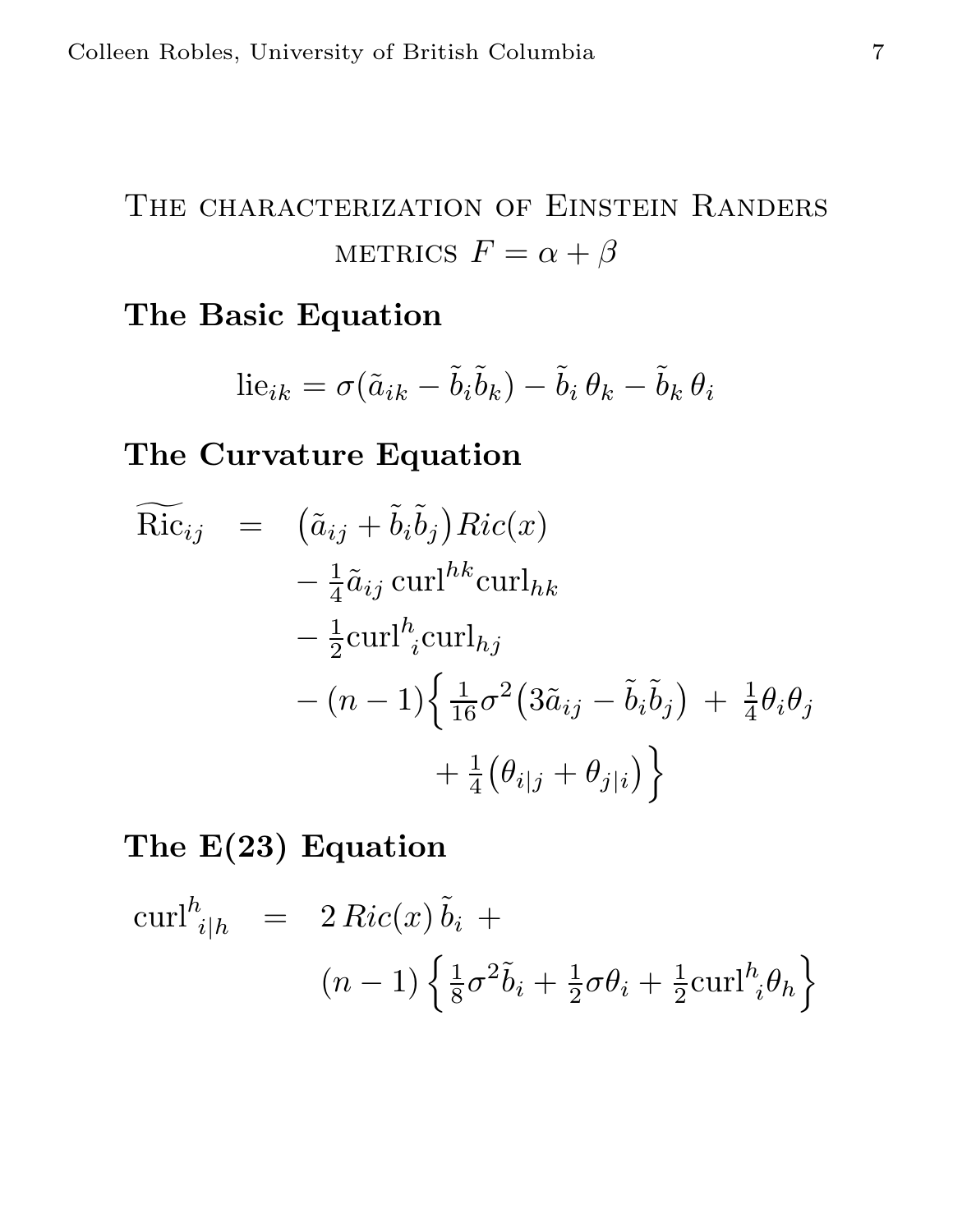# MATSUMOTO'S IDENTITY FOR EINSTEIN Randers metrics: Preliminary form

Matsumoto's identity for constant curvature Randers metrics,  $\sigma(K + \frac{1}{16}\sigma^2) = 0$ , may be generalised to Einstein metrics:

$$
n\,\{1-\|\tilde{b}\|^2\}\,\sigma\,\left(K+\tfrac{1}{16}\sigma^2\right)\,+\,2K_{|\tilde{b}}=0\,,
$$

where  $K = \frac{1}{n-1}Ric$ .

Proof: The Ricci Identity for  $\text{curl}_{ij}$ ,

 $\operatorname{curl}_{ij|k|h} - \operatorname{curl}_{ij|h|k} = \operatorname{curl}_{sj} \tilde{R}_i{}^s_{kh} \, + \, \operatorname{curl}_{is} \tilde{R}_j{}^s_{kh} \, .$ Trace  $(i, k)$  and  $(h, j)$ ,

$$
\operatorname{curl}^{ij}_{\ |i|j} = \operatorname{curl}^{ij} \widetilde{\operatorname{Ric}}_{ij} = 0 \, .
$$

With the Basic and E(23) equations,  $\text{curl}^{ij}_{\;\;|i|j} = 0$ yields the identity.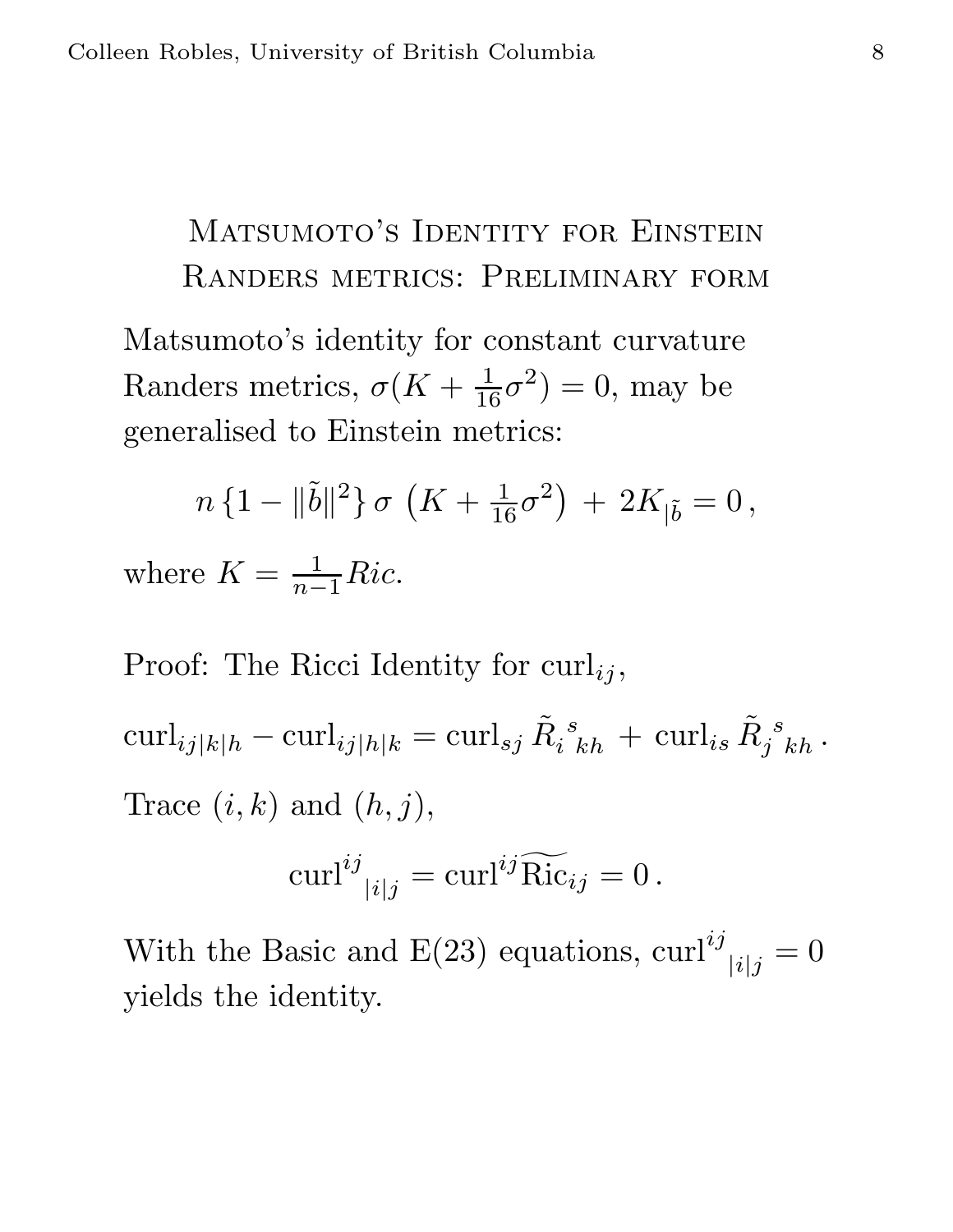## A Schur Lemma for Einstein Randers **SPACES**

ASSUME :  $F = \alpha + \beta$ ,  $\|\tilde{b}\| < 1$ , is Einstein with Ricci scalar  $Ric = Ric(x)$ . In particular, the Basic, E(23) and Curvature Equations, and the preliminary form of Matsumoto's Identity hold.

CLAIM : The Ricci scalar satisfies  $Ric_{|k} = 0$  for  $n > 2$ .

STRATEGY: Apply the Riemannian second Bianchi identity to the Einstein Curvature Equation.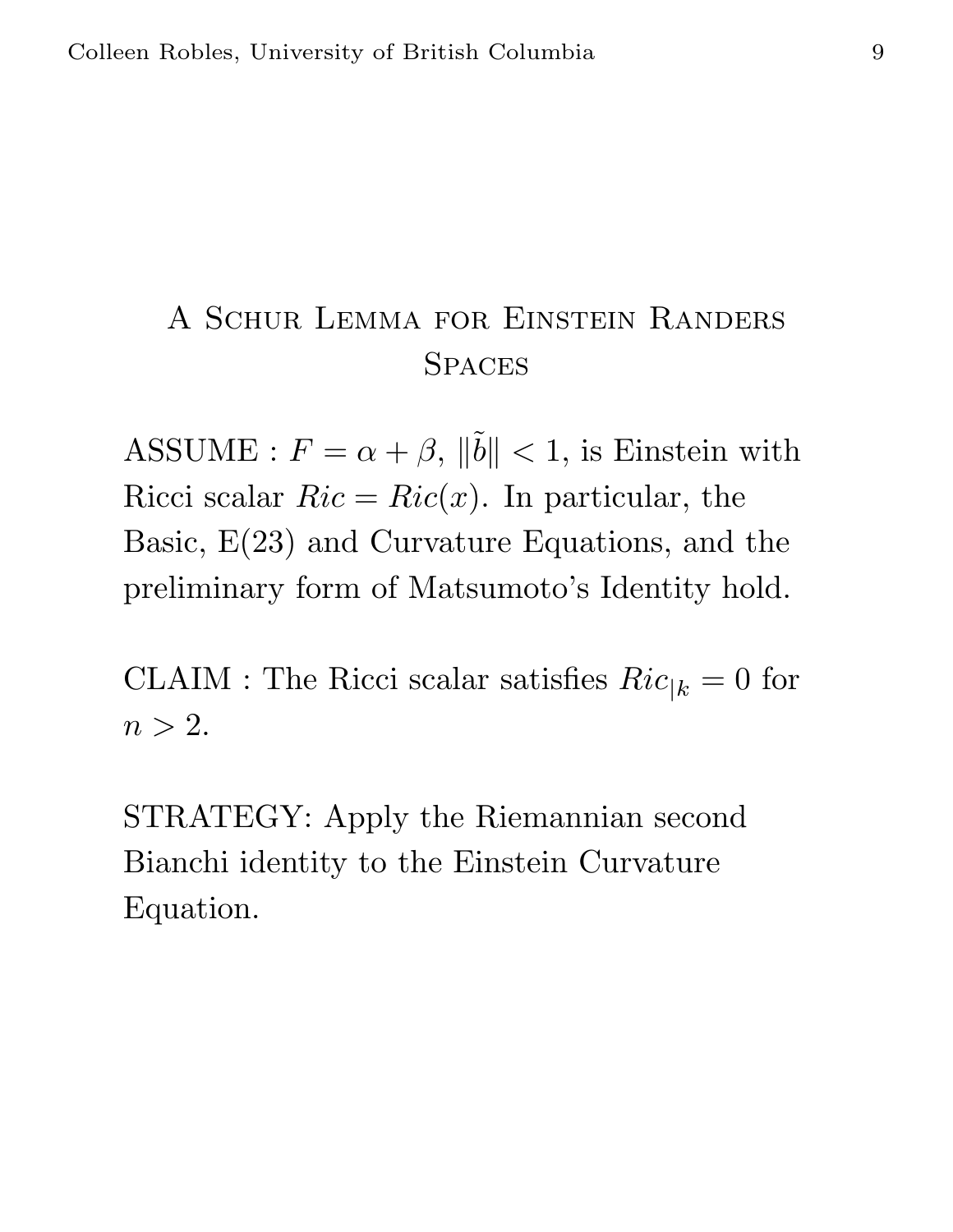### $2<sup>nd</sup>$  BIANCHI AND EINSTEIN CURVATURE EQS

$$
0 = \widetilde{\text{Ric}}_{i|k}^{i} - 2\widetilde{\text{Ric}}_{k|i}^{i}
$$
  
\n
$$
= (2 \theta_{k} - \text{lie}_{i}^{i} \tilde{b}_{k}) Ric + (n + ||\tilde{b}||^{2} - 2) Ric_{|k}
$$
  
\n
$$
-2 Ric_{|\tilde{b}} \tilde{b}_{k} - \text{curl}^{ij} \text{curl}_{jk}
$$
  
\n
$$
-\frac{1}{2} n \text{ curl}^{ij} \text{curl}_{ij|k} + \text{curl}^{ij} \text{curl}_{ik|j}
$$
  
\n
$$
+ (n - 1) \left\{ \frac{1}{16} \sigma^{2} (2 \theta_{k} - \text{lie}_{i}^{i} \tilde{b}_{k}) + \frac{1}{2} \theta^{i} (\theta_{k|i} - \theta_{i|k}) + \frac{1}{2} (\theta^{i} |k|_{i} + \theta_{k} |^{i} + \theta^{i} |k|_{i}) \right\}
$$

;

We need to understand:

$$
\begin{aligned}\n\textbf{(T1)} \quad & -\frac{1}{2} \, n \, \text{curl}^{ij} \text{curl}_{ij|k} + \text{curl}^{ij} \text{curl}_{ik|j} \\
\textbf{(T2)} \quad & \theta^i_{\;|i} \;, \\
\textbf{(T3)} \quad & \theta^i (\theta_{k|i} - \theta_{i|k}) \;, \text{ and} \\
\textbf{(T4)} \quad & \frac{1}{2} (\theta^i_{\;|k|i} + \theta_k^{\;|i}_{\;|i} - \theta^i_{\;|i|k}) \;. \n\end{aligned}
$$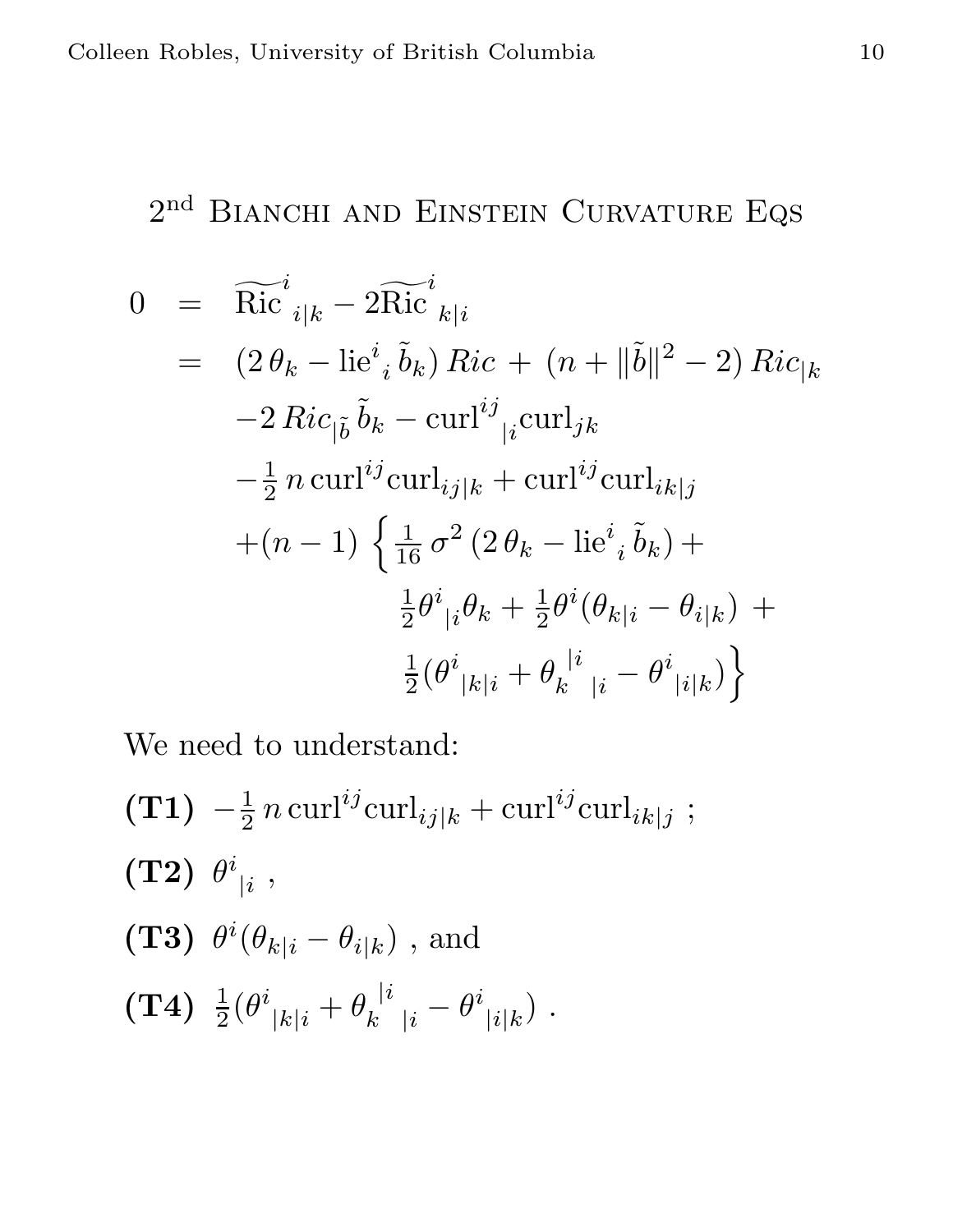#### A FORMULA FOR CURL $_{ij|k}$

At this point it is helpful to derive the following identity:

$$
\operatorname{curl}_{ij|k} = -2\tilde{b}^s \tilde{R}_{ksij} + \operatorname{lie}_{ik|j} - \operatorname{lie}_{kj|i}.
$$

Label this expression as (DC).

The displayed equality follows from the Ricci identity for  $\hat{b}$  and the definition of lie<sub>ij</sub>:

$$
\begin{aligned}\n\tilde{b}_{i|j|k} - \tilde{b}_{i|k|j} &= \tilde{b}^s \tilde{R}_{isjk} \\
\tilde{b}_{i|k|j} + \tilde{b}_{k|i|j} &= \text{lie}_{ik|j} \\
-\tilde{b}_{k|i|j} + \tilde{b}_{k|j|i} &= -\tilde{b}^s \tilde{R}_{ksij} \\
-\tilde{b}_{k|j|i} - \tilde{b}_{j|k|i} &= \text{--lie}_{kj|i} \\
\tilde{b}_{j|k|i} - \tilde{b}_{j|i|k} &= \tilde{b}^s \tilde{R}_{jski}.\n\end{aligned}
$$

Summing the five equalities above and applying the first Bianchi identity produces highlighted equation above.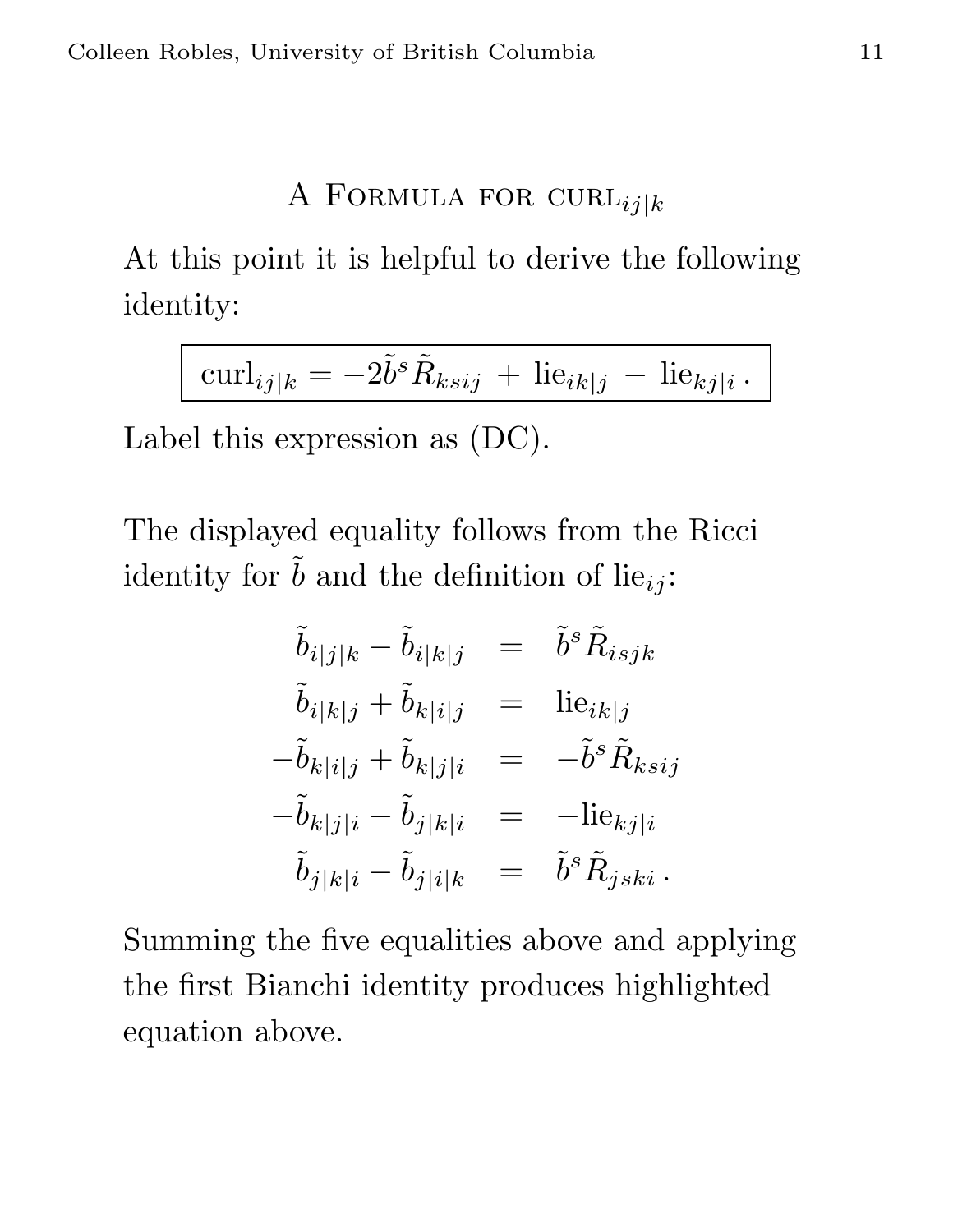$(T1)$ : The first application of  $(DC)$ With the previous formula for  $\text{curl}_{ij|k}$  and the skew-symmetry of  $\text{curl}^{ij}$  we may show

$$
\operatorname{curl}^{ij}\operatorname{curl}_{ik|j} = \frac{1}{2}\operatorname{curl}^{ij}\operatorname{curl}_{ij|k}.
$$

Hence we may rewrite (T1) as

$$
-\frac{1}{2} n \operatorname{curl}^{ij} \operatorname{curl}_{ij|k} + \operatorname{curl}^{ij} \operatorname{curl}_{ik|j} = -\frac{1}{2} (n-1) \operatorname{curl}^{ij} \operatorname{curl}_{ij|k}.
$$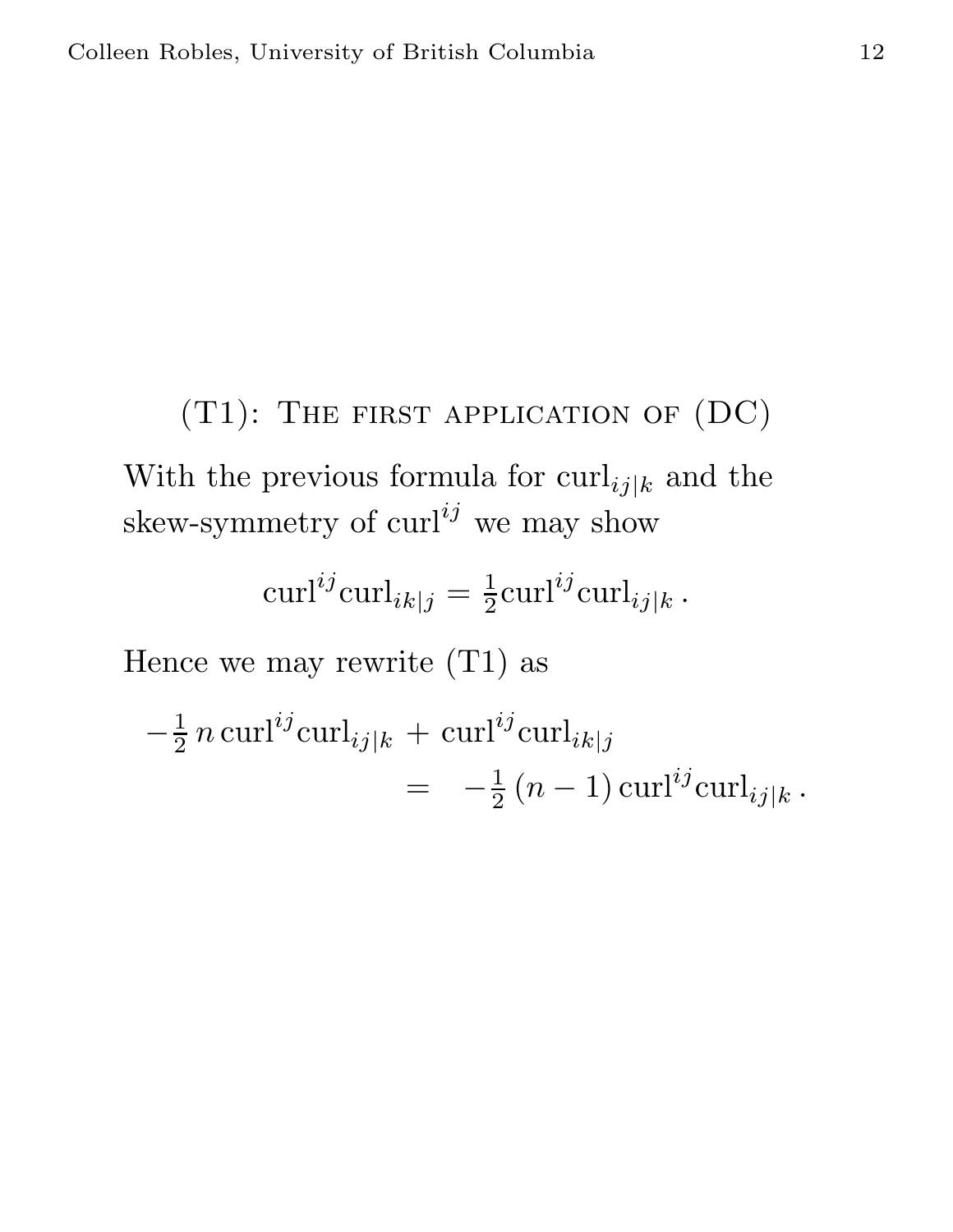(T2): A FORMULA FOR 
$$
\theta^i_{\;|i}
$$

Notice that

$$
\tilde{b}_{h|i} \text{curl}^{hi} = \frac{1}{2} (\text{lie}_{hi} + \text{curl}_{hi}) \text{curl}^{hi} = \frac{1}{2} \text{curl}_{hi} \text{curl}^{hi}
$$

A calculation with the  $\mathrm{E}(23)$  Equation reveals

$$
\theta^{i}_{\;|i} = (\tilde{b}_{h} \text{curl}^{hi})_{|i}
$$
  
=  $\tilde{b}_{h|i} \text{curl}^{hi} + \tilde{b}_{h} \text{curl}^{hi}_{|i}$   
=  $\frac{1}{2} \text{curl}_{hi} \text{curl}^{hi} + \frac{1}{2} (n - 1) \theta_{i} \theta^{i}$   
-  $\{2Ric + \frac{1}{8} (n - 1) \sigma^{2}\} \|\tilde{b}\|^{2}.$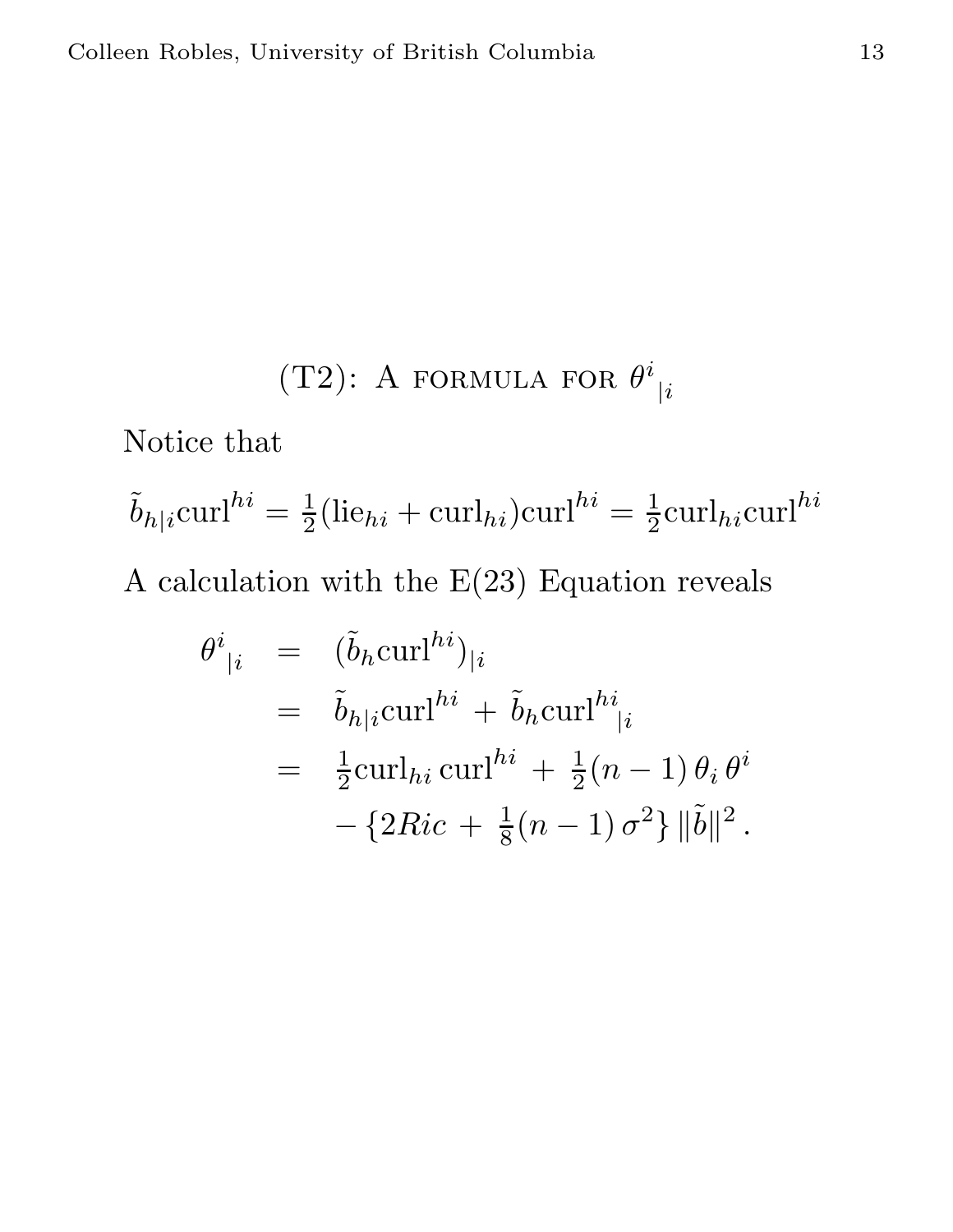# A second application of (DC) With the Basic Equation and (DC) compute

$$
\theta_{k|i} - \theta_{i|k} = (\tilde{b}^{j} \text{curl}_{jk})_{|i} - (\tilde{b}^{j} \text{curl}_{ji})_{|k}
$$
  
\n
$$
= (\tilde{b}^{j}_{|i} \text{curl}_{jk} + \tilde{b}^{j} \text{curl}_{jk|i})
$$
  
\n
$$
- (\tilde{b}^{j}_{|k} \text{curl}_{ji} + \tilde{b}^{j} \text{curl}_{ji|k})
$$
  
\n(DC) 
$$
\frac{1}{2} (\text{lie}^{j}_{|i} + \text{curl}^{j}_{|i} \text{curl}_{jk})
$$
  
\n
$$
- \frac{1}{2} (\text{lie}^{j}_{|k} + \text{curl}^{j}_{|k} \text{curl}_{ji})
$$
  
\n
$$
\tilde{b}^{j} \left\{ -2b^{s} (\tilde{R}_{i s j k} - \tilde{R}_{k s j i})
$$
  
\n
$$
+ (\text{lie}_{j i|k} - \text{lie}_{ik|j})
$$
  
\n
$$
- (\text{lie}_{j k|i} - \text{lie}_{k i|j}) \right\}
$$
  
\n(BE) 
$$
- \sigma \text{curl}_{ki}
$$

This formula for the skew-symmetric part of  $\theta_{k|i}$ , will be used to compute (T3) and (T4).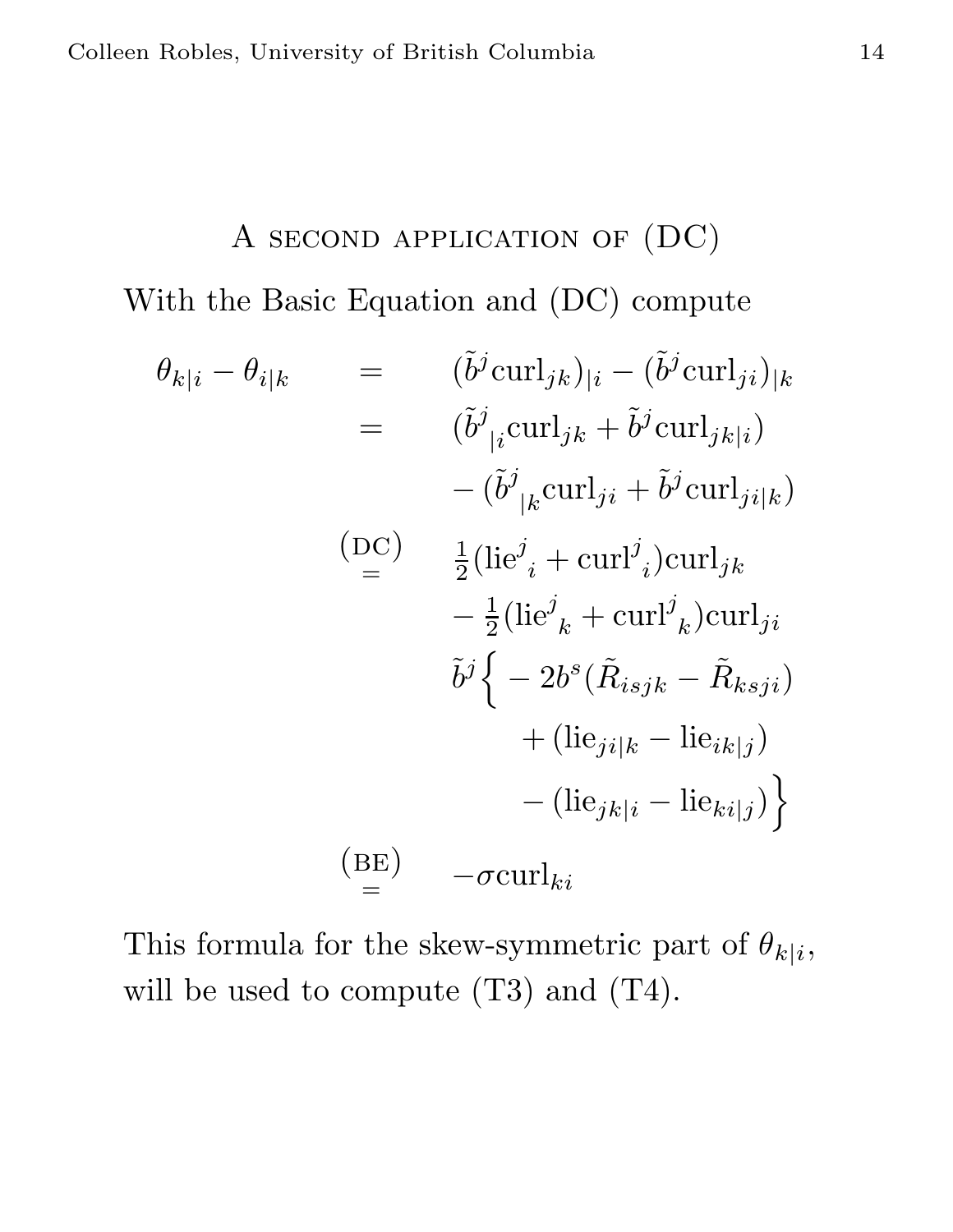# (T3): The first application of  $\theta_{k|i} - \theta_{i|k} = -\sigma \text{CURL}_{ki}$

The term (T3) is given by :

$$
\theta^i(\theta_{k|i} - \theta_{i|k}) = \sigma \theta^i \operatorname{curl}_{ik}
$$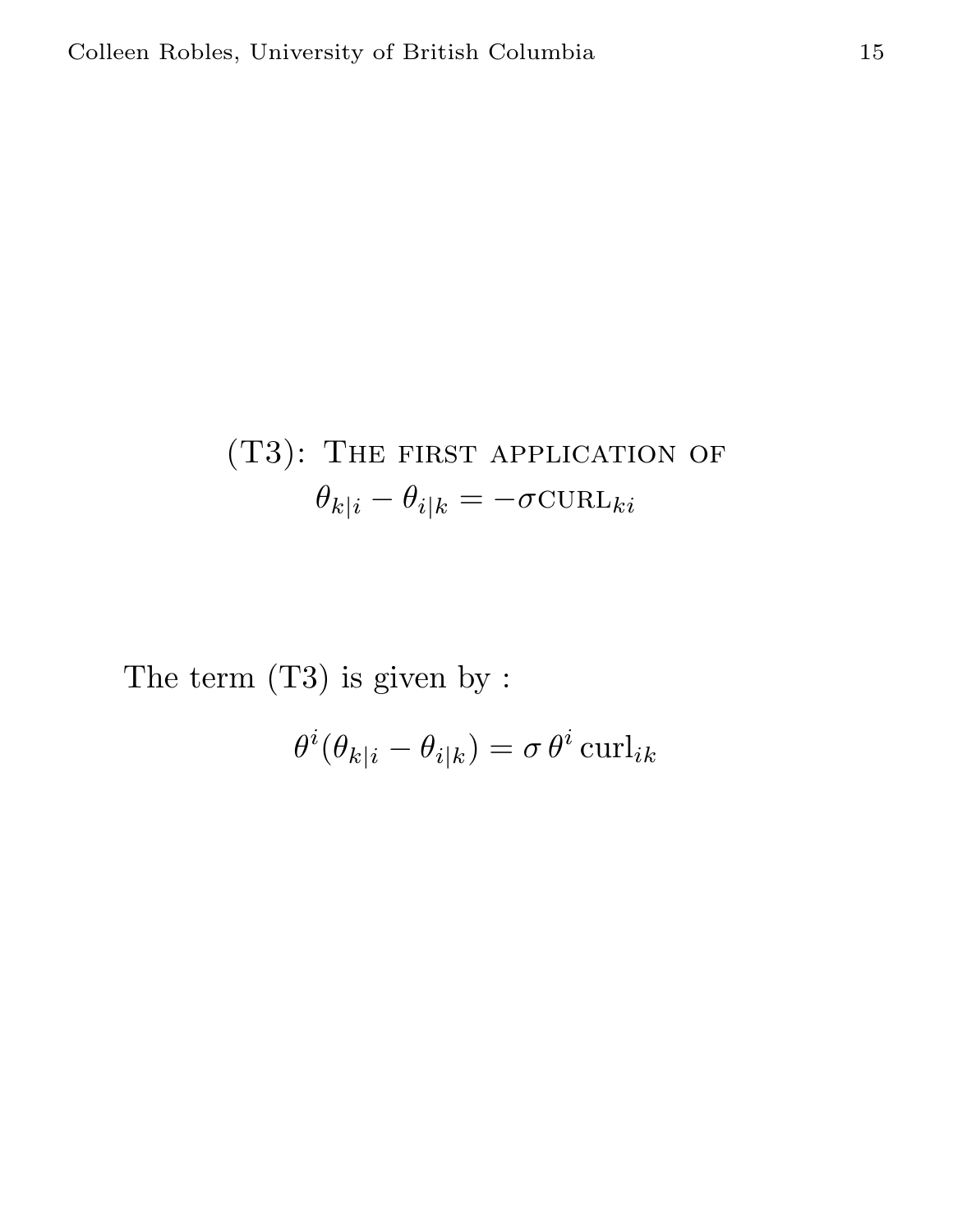(T4): THE SECOND APPLICATION OF  
\n
$$
\theta_{k|i} - \theta_{i|k} = -\sigma \text{CURL}_{ki}
$$

The Ricci Identity for  $\theta$  implies

$$
\theta^i_{\;|k|i} = \theta^i_{\;|i|k} + \theta^i \widetilde{\text{Ric}}_{ik} \, .
$$

It follows that

$$
\theta_k^{\mid i\mid} = (\theta^i_{\mid k} + \sigma \text{curl}^i_{\mid k})_{\mid i}
$$
  
= 
$$
\theta^i_{\mid i\mid k} + \theta^i \widetilde{\text{Ric}}_{ik} + \sigma \text{curl}^i_{\mid k\mid i}.
$$

Now we see the last term  $(T4)$  may be rewritten as

$$
\frac{1}{2} \left( \theta^i_{\;|k|i} \; + \; \theta_k^{\;|i\;|i} \; - \; \theta^i_{\;|i|k} \right) \;\; = \; \newline \frac{1}{2} \, \theta^i_{\;|i|k} \; + \; \theta^i \widetilde{\text{Ric}}_{ik} \; + \; \frac{1}{2} \sigma \text{curl}^i_{\;k|i} \, .
$$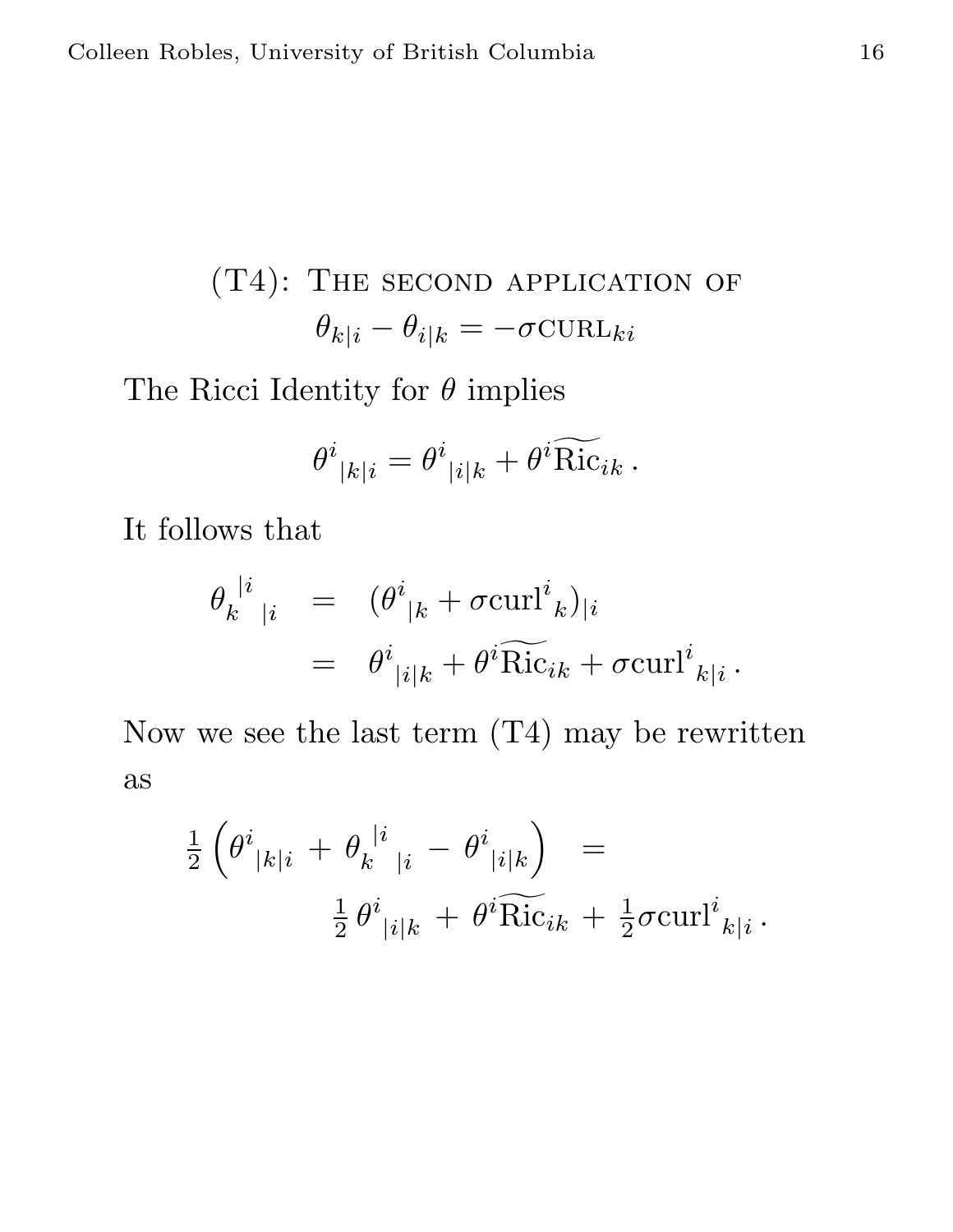### Finale

- Substitute the derived formulas for the terms T1, T2, T3 and T4 into the second Bianchi expression.
- After applying the Basic,  $E(23)$  and Curvature Equations, and Matsumoto's Identity; and utilizing the expression for  $\theta_{k|i} - \theta_{i|k}$  we have

$$
0 = \tilde{S}_{|k} - 2\widetilde{\text{Ric}}^i{}_{k|i}
$$
  
=  $(n-2)(1 - ||\tilde{b}||^2) Ric_{|k}$ 

Hence  $Ric_{|k} = 0$ , and  $Ric(x)$  is constant.

Q.E.D.